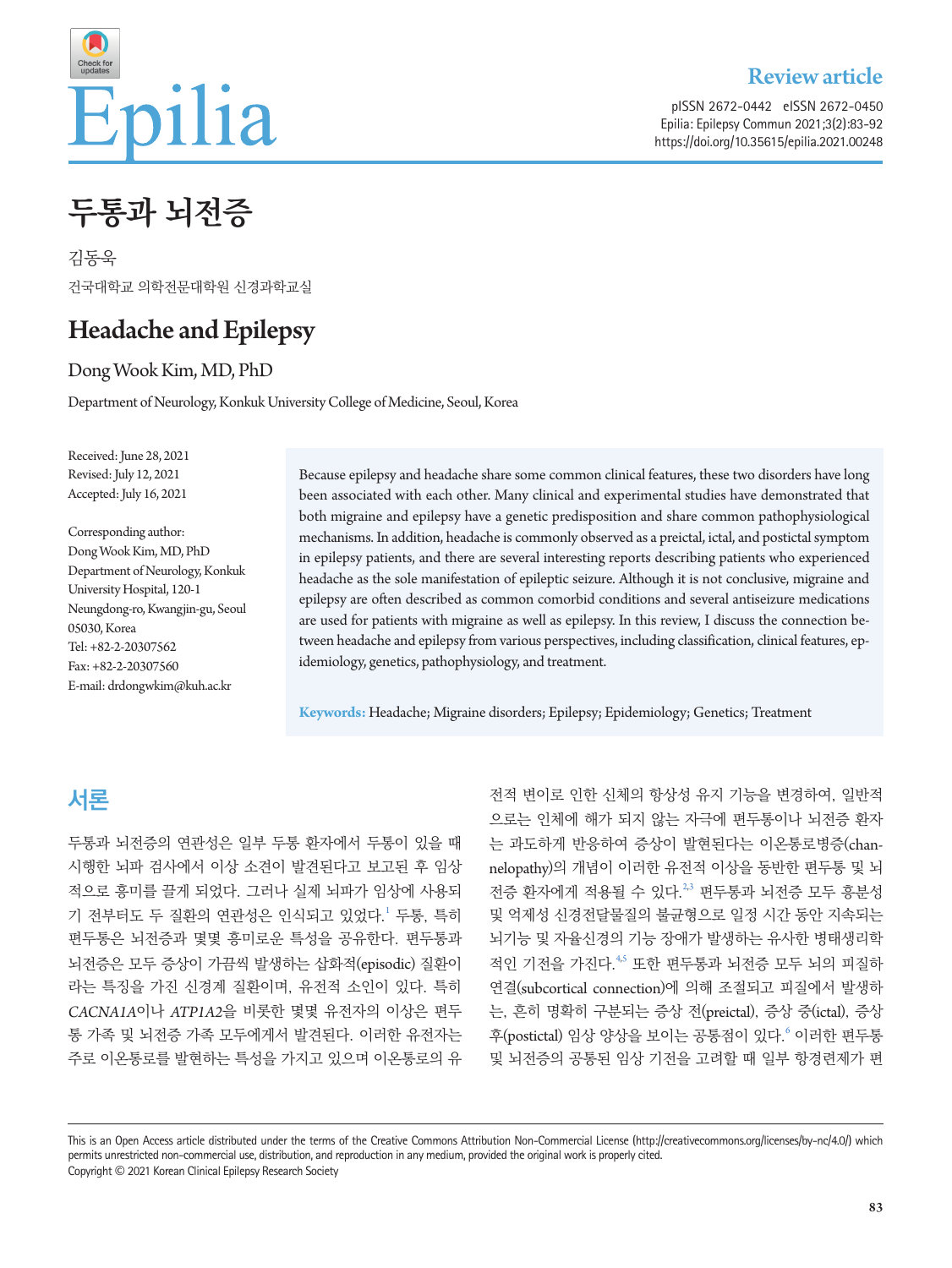두통의 예방에 효과가 있는 것은 놀라운 사실이 아닐 것이다.<sup>[7](#page-7-5)</sup>

그러나 임상에서는 두통과 뇌전증이 명확하게 함께 발생하는, 전조를 동반한 두통에 의해 유발된 뇌전증(migralepsy로 알려짐) 이나 뇌전증 발작의 유일한 증상으로서의 두통인 뇌전증 발작 두통(ictal epileptic headache) 환자는 매우 드물고, 보고된 migralepsy 환자의 경우에도 뇌전증 발작이 편두통의 전조에 의 해 실제로 유발되었는지에 대한 진단의 신빙성에 의문이 제기되 고 있다. 임상적으로 뇌전증 환자에서 두통은 경련의 전조로서 의 두통, 경련의 증상으로서의 두통, 그리고 가장 흔한 양상으로 경련 후 두통 등으로 경련의 증상과 다양한 시간적 관계를 가지 면서 발현한다. 본 연구에서는 분류, 임상 양상, 역학, 유전, 병 태생리, 치료 등 다양한 방면에서 두통과 뇌전증의 관련성에 대 해 논의하고자 한다.

### **분류**

국제 두통 분류(International Classification of Headache Disorders [ICHD])에서는 오직 3가지의 두통 양상만을(뇌전증 반두 통[hemcrania epileptica], 경련 후 두통, 전조를 동반한 편두통 유발 경련[migraine aura-triggered seizure]) 뇌전증과 명확하게 연관하여 기술하고 있다([Table](#page-1-0) 1). $^8$  $^8$  그중 뇌전증 발작에 직접 연 관된 두통으로는 국소성 뇌전증 발작에서 뇌전증모양방전(epileptiform discharge)이 발생한 동측 위치에 두통이 발생하는 뇌 전증 반두통과, 뇌전증 발작 후 3시간 안에 두통이 발생하는 경 련 후 두통이 있다. 뇌전증 반두통은 상당히 드문 현상으로, 현 재까지 몇몇 잘 기술된 증례만이 보고되어 있다. 뇌전증 반두통 은 아직 최신 ICHD 분류에는 포함되어 있으나, $^{\circ}$  뇌전증 반두통 이 단일 질환으로 분류되는 것에 대한 임상적 유용성에는 의문 이 제기되고 있으며 일부 연구자는 아직 ICHD의 분류에 포함 되지는 않은 뇌전증 발작 두통의 한 형태로 분류되어야 한다고 주장하고 있다.<sup>[9](#page-7-7)</sup> 뇌전증 반두통의 정확한 병태생리는 아직 불명 확한 상태이나, 일부 연구자는 뇌전증 발작 전 혹은 발작 중 관 찰되는 뇌혈류의 증가가 삼차신경-혈관을 자극하여 두통을 유 발한다고 설명하고 있다.[10](#page-7-8)[-12](#page-7-9) 경련 후 두통은 비교적 흔히 관찰 되며 발표된 연구에 포함된 환자의 특성이나 경련 후 두통의 정 의의 차이에 따라 조금씩 다른 결과를 보이나, 뇌전증 환자 중 24%에서 60%의 환자가 경련 후 두통을 경험하는 것으로 보인 다.[10](#page-7-8)[,13](#page-7-7)[-16](#page-7-9) 전조를 동반한 편두통 유발 경련은 전형적인 편두통에 동반된 전조에 의해 뇌전증 발작이 유발되는 것으로 정의하며, 편두통의 합병증으로 분류되어 있다. 뇌전증 반두통처럼 전조를 동반한 편두통 유발 경련은 전형적인 전조를 동반한 편두통이 발생하고 1시간 이내에 뇌전증 발작이 유발되는 경우 진단할 수 있다. 이것은 매우 드물어 몇몇의 증례만이 보고되었고 이 증례 들의 상당수도 다른 연구자들에 의해 증례의 타당성에 대해 의 심받고 있는데,[17](#page-7-10) 대부분의 전조를 동반한 편두통 유발 뇌전증으 로 보고된 증례가 복잡한 기저질환이나 임상 양상을 보여 편두 통과 경련의 직접적이고 명확한 증거라고 판단하기에 무리가 있 기 때문이었다. 두통과 경련이 있는 당시에 뇌파 검사를 진행하 지 않고는 전조를 동반한 편두통이 경련에 앞서 발생하였는지 (경련 전 편두통), 혹은 실제 경련을 유발하였는지(전조를 동반 한 편두통 유발 경련) 병력 상으로 구별하기가 실질적으로 불가 능하다. 또한 두통이 발작 간기 혹은 경련 중 뇌파의 변화가 편 두통과 흔히 함께 발생하는 후두엽성 뇌전증을 비롯한 뇌전증에 의하여 나타나는 증상일 수 있으며, 뇌전증의 발생 위치가 뇌의 피질이 아닌 피질하 부위의 깊은 영역이거나 뇌파의 형성 방향 이 피질과 직각을 이루는 경우 발작 간기의 뇌파에서는 이상 소

<span id="page-1-0"></span>**Table 1.** Headache-associated epileptic seizure in the International Classification of Headache Disorders 3rd edition

| Criteria | Complication of migraine                                                                                                  | Headache attributed to epileptic seizure                                                         |                                                                                        |
|----------|---------------------------------------------------------------------------------------------------------------------------|--------------------------------------------------------------------------------------------------|----------------------------------------------------------------------------------------|
|          | Migraine aura-triggered seizure                                                                                           | Hemicrania epileptica                                                                            | Postictal headache                                                                     |
| A        | A seizure fulfilling diagnostic criteria for one type<br>of epileptic attack, and criterion B below                       | Any headache fulfilling criterion C                                                              | Any headache fulfilling criterion C                                                    |
| B        | Occurring in a patient with migraine with aura,<br>and during, or within 1 hour after, an attack of<br>migraine with aura | The patient is having a partial epileptic seizure                                                | The patient has recently had a partial or general-<br>ized epileptic seizure           |
| C        | Not better accounted for by another diagnosis                                                                             | Evidence of causation demonstrated by both of<br>the following:                                  | Evidence of causation demonstrated by both of<br>the following:                        |
|          |                                                                                                                           | 1. headache has developed simultaneously with<br>onset of the partial seizure                    | 1. headache has developed within 3 hours after<br>the epileptic seizure has terminated |
|          |                                                                                                                           | 2. either or both of the following:                                                              | 2. headache has resolved within 72 hours after<br>the epileptic seizure has terminated |
|          |                                                                                                                           | a) headache has significantly improved immedi-<br>ately after the partial seizure has terminated |                                                                                        |
|          |                                                                                                                           | b) headache is ipsilateral to the ictal discharge                                                |                                                                                        |
| D        |                                                                                                                           | Not better accounted for by another diagnosis                                                    | Not better accounted for by another diagnosis                                          |

Modified from Headache Classification Committee of the International Headache Society  $^{\rm 8}$  $^{\rm 8}$  $^{\rm 8}$  according to the Creative Commons License.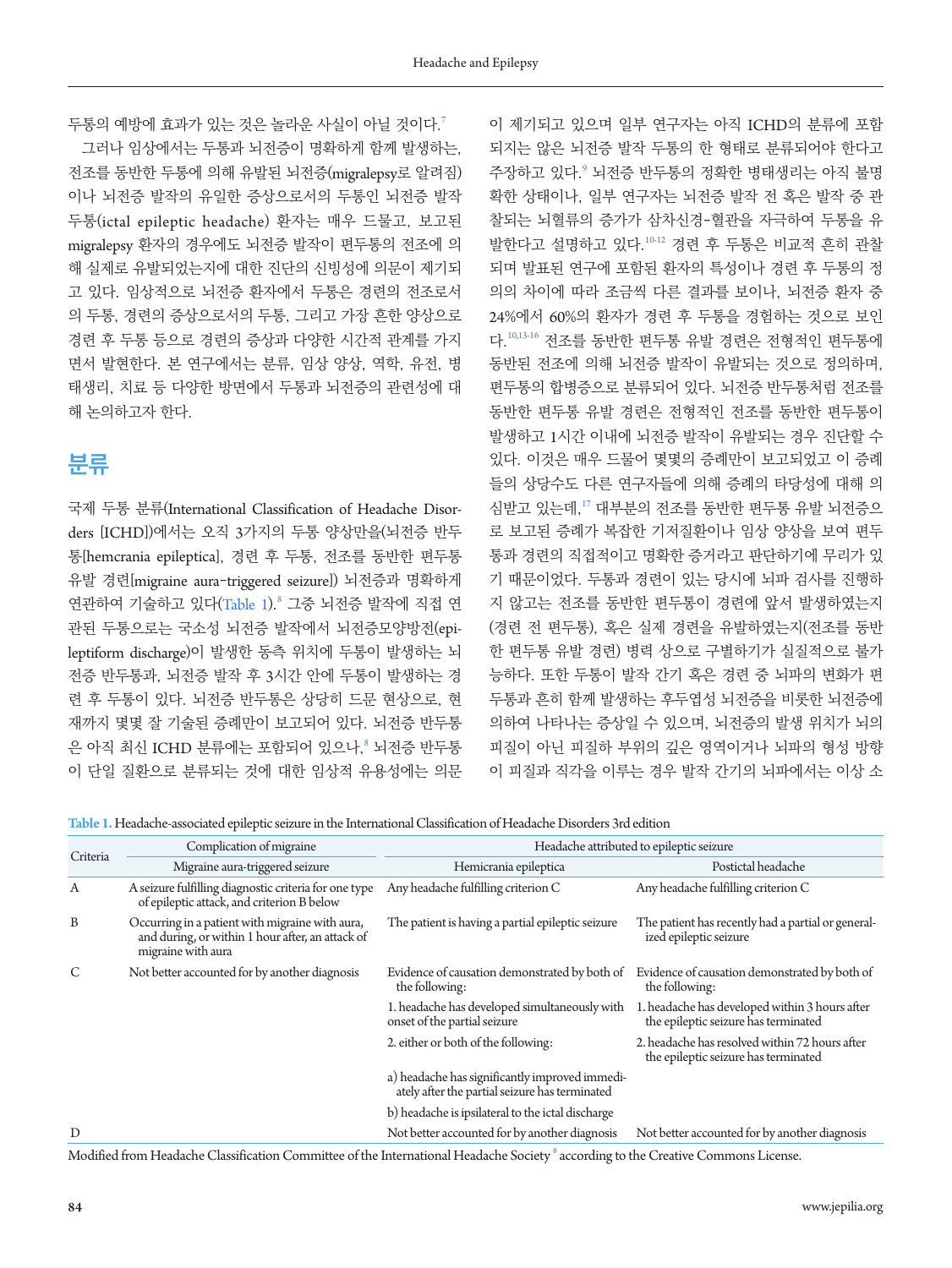견이 나타나지 않을 수 있다. 또한 전조를 동반한 편두통 유발 뇌전증 발작이 전조가 있은 후 1시간 이후에 발생하였다는 보고 도 있어, 전조 이후 1시간 이내로 제한해 둔 정의의 정확성 및 유용성에 대한 의문도 제시되고 있다.[18](#page-7-11)

뇌전증 발작 혹은 뇌전증의 분류는 국제뇌전증학회 (International League Against Epilepsy)에서 발표한 것이 사용되 고 있다. 뇌전증 발작 및 뇌전증이 네트워크 및 발생 원인에 초 점을 맞추어 매우 간결하게 제시가 되어 있으나, 뇌전증과 동반 된 두통이나 뇌전증 후 두통 등에 대한 정의는 이 분류에 포함되 어 있지 않다.[19](#page-7-12) 이 분류에 따르면 뇌전증 반두통이나 편두통 유 발 경련은 유전자 검사 혹은 영상의학과 검사 결과에 따라 단순 히 구조적 이상을 동반하거나 원인 불명의 '국소 경련'으로 분류 해야 한다. 뇌전증 발작 혹은 뇌전증의 분류와는 별개로 Fisher 등이 발표한 지 20년이 지난 임상 양상에 따른 경련의 분류가 있 는데, 이 분류에 따르면 뇌전증 발작의 전조나 경련의 양상이 뇌 파나 뇌영상 검사 결과 혹은 유전학적 검사의 결과에 상관없이 시술하도록 되어 있다([Table](#page-2-0) 2)<sup>[20,](#page-7-13)[21](#page-7-14)</sup>. 이 분류를 사용하면 뇌전증 발작의 전조와 경련의 양상을 시간 순서에 따라 나열할 수 있는 장점이 있으나, 경련 후 두통과 같은 경련 후 나타나는 증상은 뇌전증 환자의 경련의 국소화 및 편측화에 의미가 떨어지기 때 문에 중요하게 고려되지 않는 단점이 있다. 이 분류에 따르면 전 조로서의 두통 및 뇌전증 반두통은 감각신경성 전조로 분류할 수 있으나 편두통 발생 시의 자율신경증상에 주안점을 둔다면

<span id="page-2-0"></span>**Table 2.** Semiological seizure classification

| Aura                      |                  |  |  |  |
|---------------------------|------------------|--|--|--|
| Somatosensory aura        | Visual aura      |  |  |  |
| Auditory aura             | Gustatory aura   |  |  |  |
| Olfactory aura            | Autonomic aura   |  |  |  |
| Abdominal aura            | Psychic aura     |  |  |  |
| Autonomic seizure         |                  |  |  |  |
| Dialeptic seizure         |                  |  |  |  |
| Typical dialeptic seizure |                  |  |  |  |
| Motor seizure             |                  |  |  |  |
| Simple motor seizure      |                  |  |  |  |
| Myoclonic seizure         | Tonic seizure    |  |  |  |
| Epileptic spasm           | Clonic seizure   |  |  |  |
| Tonic-clonic seizure      | Versive seizure  |  |  |  |
| Complex motor Seizure     |                  |  |  |  |
| Hypermotor seizure        | Gelastic seizure |  |  |  |
| Automotor seizure         |                  |  |  |  |
| Special seizure           |                  |  |  |  |
| Atonic seizure            | Astatic seizure  |  |  |  |
| Hypomotor seizure         | Akinetic seizure |  |  |  |
| Negative motor seizure    | Aphasic seizure  |  |  |  |

Modified from Luders et al.<sup>20</sup> according to the Creative Commons License.

자율신경 전조로도 분류할 수 있을 것으로 생각된다.

### **뇌전증 발작 두통(ictal epileptic headache)**

최근 두통이 유일한 뇌전증 발작의 증상으로 나타나는 잘 정리 된 환자들이 보고되면서 '뇌전증 발작 두통'이라는 용어를 편두 통 혹은 긴장형두통의 양상으로 발현한, 뇌파상 확인된 뇌전증 환자에 사용하자는 의견이 제시되고 있다.1[,22](#page-7-11)[,23](#page-7-13) 아직 뇌전증 발 작 두통이 ICHD의 분류에는 등록되지 않았으나 현재 여러 연 구자들에 의해 제시된 뇌전증 발작 두통의 정의는 두통이 '뇌전 증 발작의 유일한 증상'이며 '다른 편두통, 전조를 동반한 편두 통, 혹은 긴장형두통의 양상을 포함하지 않는 경우'로 정의하며, 수 초에서 수일간 지속될 수 있고 뇌전증 발작이 지속되고 있다 는 뇌파 소견이 필요하며 항경련제의 투약 즉시 호전되어야 한 다는 조건이 제시되었다. 저자의 견해로는 다음 ICHD의 두통 분류에는 뇌전증 발작 두통이라는 분류가 새로이 편입되거나 최 소한 언급될 가능성이 높다고 생각된다. 두통이 경련의 유일한 증상이라는 것 이외에 뇌전증 발작 두통은 경련의 뇌파 소견이 필요하며 정맥으로 사용된 항경련제 치료에 두통이 즉시 호전되 어야 한다는 점에서 뇌전증 반두통과 구별된다고 할 수 있겠 다.[1,22](#page-7-11)[,23](#page-7-13) 뇌전증 반두통은 그 정의상 두통이 뇌파 이상 소견이 있 는 쪽에서 나타나야 하지만, 뇌전증 발작 두통에서는 두통이 뇌 파 이상 소견이 있는 같은 쪽에서 나타날 수 있고 반대쪽에서 나 타날 수도 있다.[8](#page-7-3) 전술한 바와 같이 뇌전증 반두통의 임상 양상 자체는 뇌전증 발작 두통의 임상 양상에 포함될 수 있으므로 뇌 전증 발작 두통이 정식 분류에 포함된다면 뇌전증 반두통은 없 어지거나 뇌전증 발작 두통의 아형으로 포함될 가능성이 있다.

비디오 뇌파 검사로 뇌전증모양방전이 확인된 뇌전증 발작 두 통은 현재까지 몇몇의 증례 보고만 있다. 이러한 보고에서 성인 보다는 소아 환자가 많았으며 다양한 두통의 양상 및 뇌전증 증 후군이 보고되었다. 뇌파 소견도 다양한 양상으로 나타나는데 후두엽에 주로 나타나는 리듬성 국소 경련파, 양측성 지속성 경 련파 등이 보고되었다. 임상적으로는 뇌전증 발작 두통이 짧은 기간 동안 지속되는 경우에는 두통이 있는 기간에 뇌파의 이상 소견 및 항경련제의 정맥 주사 후 호전을 증명하는 것이 매우 어 려우므로, 대부분의 증명된 뇌전증 발작 두통은 최소 수 시간 이 상 지속된 환자로서 비경련성 뇌전증 중첩상태의 진단 기준에 합당한 환자이다. 특이한 점은 현재까지 보고된 뇌전증 발작 두 통의 많은 환자들이 광과민성의 특성을 보인다는 점이다. [17](#page-7-10)[,24](#page-7-15) 대 부분의 환자가 편두통과 광과민성의 병력 혹은 가족력이 있으 며, 뇌파상 광과민성이 확인된다. 당연한 임상 양상일 수 있지만 이러한 환자에서는 두통이 일반적인 편두통 치료에는 반응하지 않았고 다이아제팜이나 페니토인과 같은 항경련제의 정맥주사 에만 반응하였다.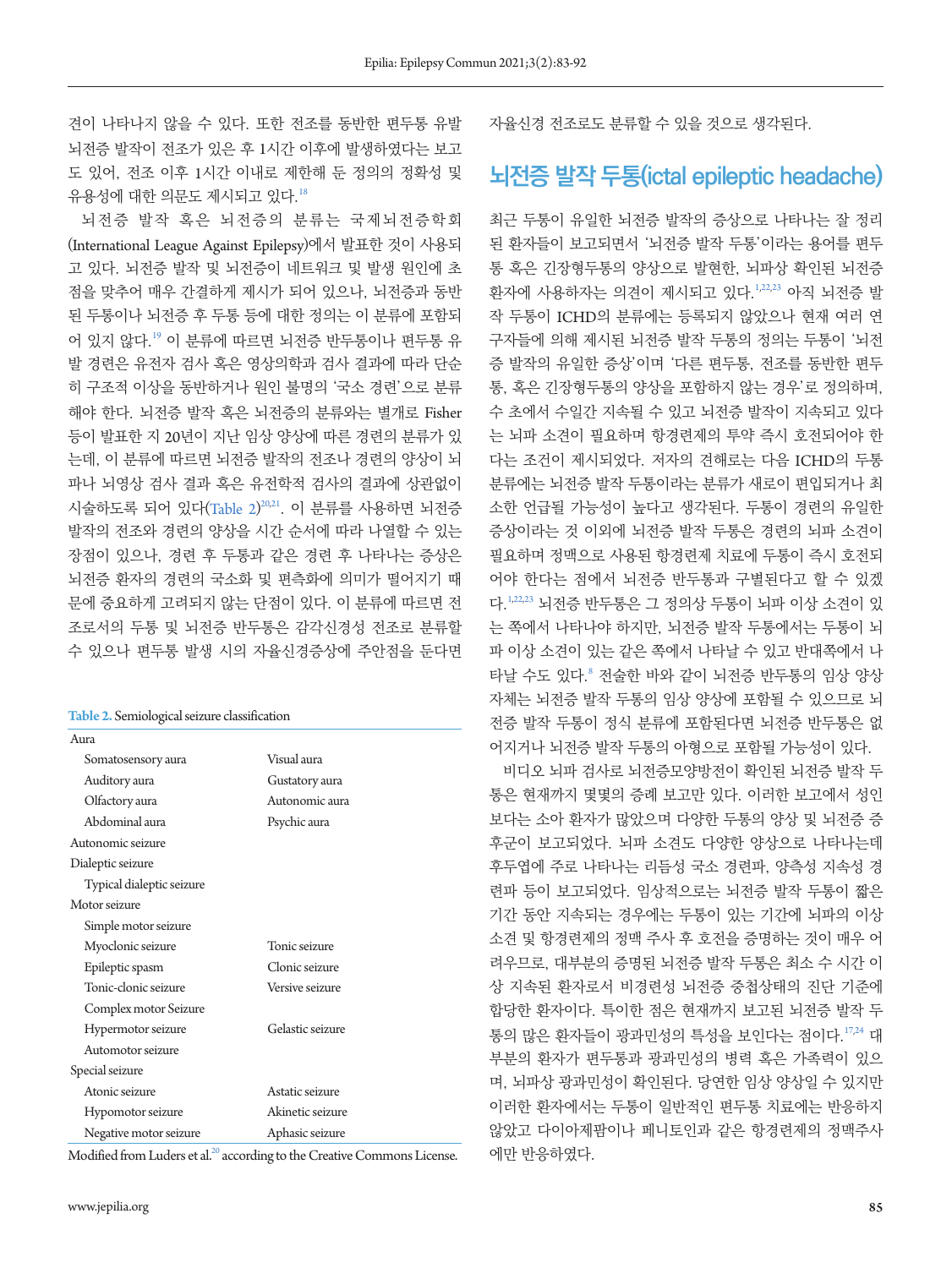### **역학**

두통, 특히 편두통은 흔한 신경학적 질환이다. 일반 인구에서 심 한 두통의 평생 유병률은 약 46%이며 편두통의 평생 유병률은 10%–22%로 보고되고 있다.5[,25](#page-7-16) 한국에서 시행된 역학연구에서 는 모든 종류의 두통의 1년 유병률은 61.4%, 편두통의 1년 유병 률은 6.1%로 보고되었고,[26](#page-7-17) 다른 전화 설문조사에서는 인구의  $22.3\%$ 가 편두통 진단 기준을 충족하였다.<sup>[27](#page-8-0)</sup> 일반 인구에서 뇌전 증의 유병률은 0.3%–0.7%로 추정되며, 한국에서 시행한 연구에 서 치료를 받고 있는 뇌전증의 유병률은 0.4%로 조사되었다.<sup>[28](#page-8-1)</sup>

두통과 뇌전증이 함께 발현되는 빈도가 높다는 것은 1990년 대 중반에 시행된 2,000명의 뇌전증 환자를 대상으로 한 대규모 코호트 연구에서, 뇌전증이 있는 환자는 뇌전증이 없는 환자의 친척보다 편두통의 위험도가 2.4배 높다고 보고함으로써 알려 지게 되었다.[29](#page-8-2)[,30](#page-8-3) 뇌전증 환자만을 대상으로 한 다른 연구도 뇌전 증 환자에서 두통의 위험도가 높아짐을 보고하였고, 특히 경련 후 두통의 위험도가 높음이 보고되었으며,16[,31](#page-8-4)[,32](#page-8-5) 이러한 두통의 존재가 뇌전증 환자의 질환 부담(disease burden)을 높이는 요인 으로 부각되었다. [31,](#page-8-4)[32](#page-8-5) 그러나 최근에는 이전부터 받아들여진 두 통과 뇌전증의 동반 발생의 비율이 높지 않다는 연구 결과도 발 표되고 있고,23[,33](#page-8-6)[,34](#page-8-7) 뇌전증 발작 사이의 두통, 특히 편두통의 경 우 일반인과 뇌전증 환자 사이에 유병률에 큰 차이가 없었다는 보고가 계속 발표되고 있다.[15,](#page-7-18)[35](#page-8-8) 또다른 연구에서는 편두통이나 긴장형두통이 아닌 경련과 직접 연관된 두통만이 뇌전증 환자에 서 흔히 발생하며, 약 1/3의 뇌전증 환자가 경련과 관련된 두통 을 호소한다고 보고하였다.[36](#page-8-9) 이러한 다소 상충되는 연구 결과는 대상자 선정이나 연구 디자인 상의 차이에 기인할 가능성이 높 고, 다른 교란 인자를 충분히 고려하지 않은 결과일 수 있다. [34](#page-8-7) 한국에서 시행한 다기관 역학연구에서는 뇌전증 클리닉을 처음 방문한 환자의 편두통의 유병률을 12.4% (74/597)로 보고하였 다. 이 연구에서는 이 유병률이 당시 시행한 다른 연구에서 발표 된 일반 한국인에서의 편두통 유병률(6.1%–6.5%)보다 높다는 점을 근거로 뇌전증 환자에서 편두통의 동반 비율이 높다고 주 장하였다.13,26 그러나 이 연구에서 보고된 국내 뇌전증 환자의 편 두통 유병률은(12.4%) 다른 나라에서 보도한 일반인에서의 편두 통 유병률과는 차이가 없었다(10%–22%). 따라서 국내의 연구 결과에서도 편두통과 뇌전증이 동반 발현하는 비율이 높은지에 대해서는 아직 결론이 나지 않은 상태라고 할 수 있겠다.

뇌전증 환자 개인에서의 두통을 볼 때 두통과 뇌전증 발작 사 이에는 명확한 시간적 선후관계가 존재할 수 있다. 뇌전증 환자 에서 두통은 뇌전증 발작 사이, 뇌전증 발작 즈음(periictal), 뇌전 증 발작 중, 뇌전증 발작 후 두통으로 분류할 수 있으며 다양한 임상 양상으로 발현하여 일부 환자에서는 편두통과 뇌전증 관련 두통과의 구분이 어려울 수 있다. 한국에서의 다기관 역학연구 에서는 뇌전증 클리닉에 처음 방문하였을 때 경련의 전구 증상, 경련 시, 경련 후 두통의 발현 빈도가 각각 4.4%, 1.5%, 24.5% 로 보고되었으며, 편두통의 두통 양상이 경련의 전구 증상으로 두통이 발생한 환자의 46.2%, 경련 후 두통 환자의 36.3%에서 보고되었다.<sup>13</sup> 본 연구팀에서 발표한 800명 이상의 비디오 뇌파 검사를 시행한 약물 난치성 뇌전증 환자에서는 뇌전증의 전조로 서의 두통, 경련 전 증상으로서의 두통, 경련 후 두통 환자의 비 율이 각각 0.7%, 6.3%, 30.9%였다.[14](#page-7-19) 비록 각 연구에 따라 뇌전 증 환자에서의 두통의 유병률에 대한 보고는 매우 달랐으나 모 든 연구에서 일관되게 보고되는 것은 뇌전증 환자에서 뇌전증 발작 후 두통이 가장 흔히 나타나는 두통의 양상이며 24%–60% 의 환자에서 보고가 되었다. 한 연구에서는 뇌전증 발작 후 두통 은 가장 흔한 경련 후 증상이었으며(38%), 두통 다음으로 어지 러움증과 현훈의 증상이 있었다. 또한 경련 후 두통의 존재는 뇌 전증에 의한 경련 및 비뇌전증성 경련의 구분에 매우 유용한 임 상 양상이었다. [37](#page-8-10)

### **소아 뇌전증에서의 두통**

두통과 뇌전증은 성인 신경과 외래 진료를 받게 되는 흔한 증상 이나 이 질환의 유병률이 더 높은 소아 신경과 외래에서 더 흔하 다. 실제 두통과 뇌전증과의 가장 최초의 보고는 소아 환자에서 편두통 및 뇌전증의 중간 정도의 증상이 반복적으로 발생하는 현상에 대한 보고였다.6[,38](#page-8-11) 임상적으로 편두통 증상과 뇌전증 발 작을 구분하기가 어려운 경우가 많으며, 자신의 증상을 잘 설명 하는 능력이 떨어지는 소아 환자에서 급격한 행동이나 기분의 변화가 의식장애 및 시각, 운동, 감각, 혹은 언어장애와 동반되 는 현상을 관찰할 때 이 증상이 편두통에 의한 증상인지 뇌전증 발작에 의한 증상인지 구분이 더욱 어려운 경우가 많다.<sup>7[,39](#page-8-8)</sup> 소아 환자는 두통과 뇌전증 발작에서 자율신경계 증상이 더 흔히 발 생하고 다른 증상 없이 오랫동안 지속되는 자율신경계 증상으로 나타나는 경우가 흔한 반면, 성인에서는 두통 및 뇌전증 모두에 서 발생하는 증상 중 자율신경계 증상은 대부분 다른 운동 혹은 감각신경 증상과 동반되거나 운동 혹은 감각증상과 연이어 나타 난다.[40,](#page-8-12)[41](#page-8-13)

성인 환자에 비해 소아 뇌전증 환자에서 두통과 동반 비율에 대한 연구는 비교적 적다. 한 후향적 환자 대조군 연구에서 편두 통을 가진 소아 환자는 긴장형두통을 가진 소아 환자보다 뇌전 증의 위험이 3.2배 높다고 보고하였고, 뇌전증이 있는 소아 환자 는 편두통을 동반 질환으로 가지고 있을 위험이 긴장성두통을 동반 질환으로 갖고 있을 확률보다 4.5배 높은 것으로 보고되었 다.<sup>[42](#page-8-14)</sup> 한 3차 병원에서 시행한 400명의 소아 뇌전증 환자를 대상 으로 한 단면연구에서 편두통의 유병률은 25%였다. 그 연구에 서 편두통은 10세 이상의 소아에서 더 흔했으며 중심측두엽 경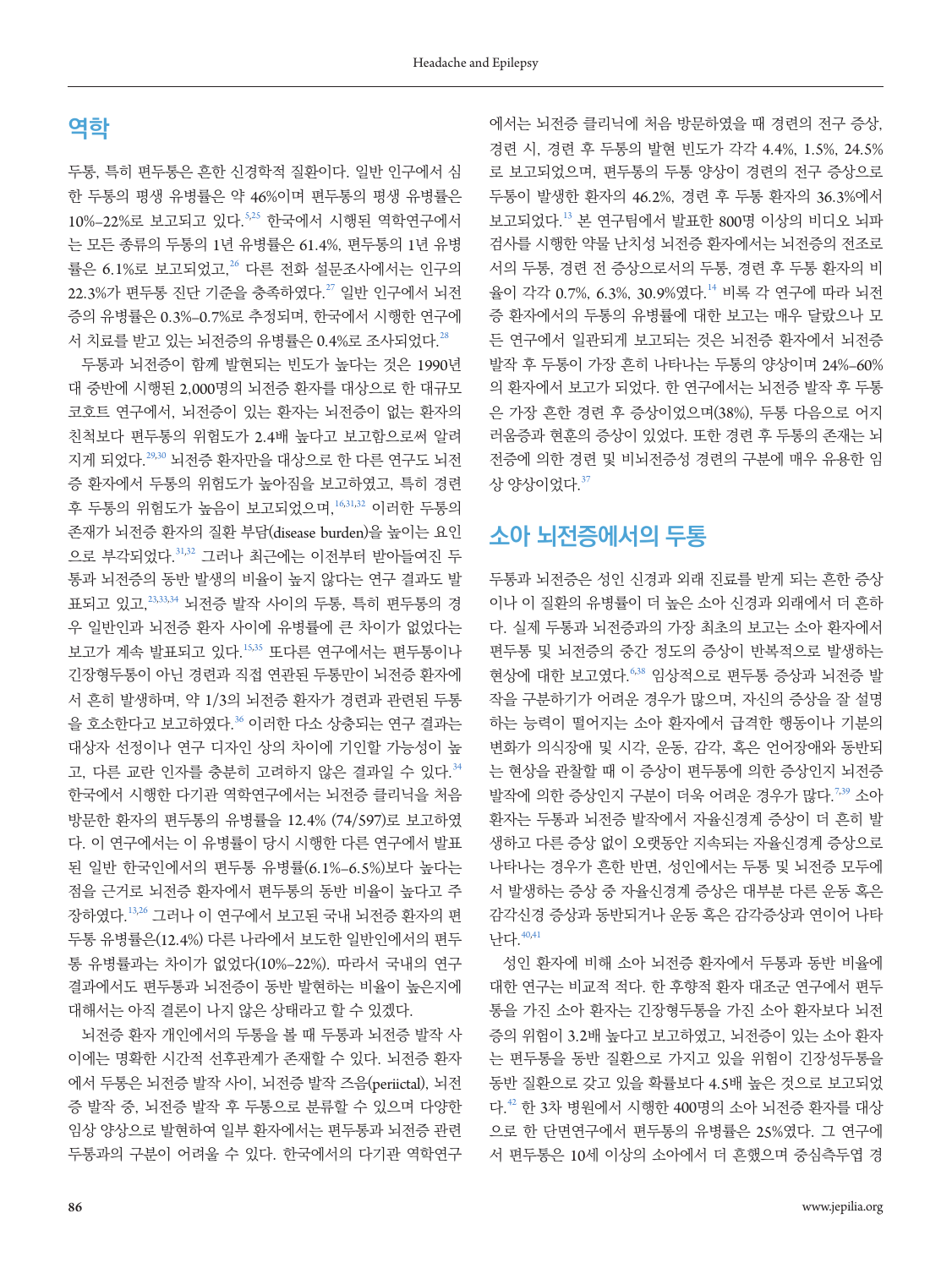련파(centrotemporal spikes)를 가진 환자에서 더 흔했다.<sup>[43](#page-8-15)</sup> 한국 에서의 소아 연구에서 편두통의 유병률은 더 높아서, 전체 소아 뇌전증 환자의 37.6% (86/229)에서 편두통이 보고되었다.<sup>[44](#page-8-16)</sup>

소아 환자에서 편두통과 뇌전증의 가장 주목할만한 연관은 Gastaut형 원발성 소아 후두엽 뇌전증(idiopathic childhood occipital epilepsy of Gastaut type)에서 나타난다. 이 뇌전증 증 후군은 일반적으로 나이가 들어감에 따라 호전되거나 소실되는 양성 소견을 보이며, 남아와 여아에서 동일한 비율로 발생하고 8세에서 9세 사이에 유병률이 가장 높다.<sup>[45](#page-8-13)</sup> 이 질환은 비교적 드 문 뇌전증 증후군으로, 소아에서 새로 진단된 열성경련이 아닌 뇌전증의 약 0.6%가 이 증후군으로 진단된다.<sup>[46](#page-8-17)</sup> 단순한 시각적 환각이 이 뇌전증 증후군의 가장 흔한 증상이며 간혹 유일한 증 상이기도 하다. 이 증상은 수 초 내에 갑자기 생겨서 대부분 1–3 분 정도 지속된다. 시각 증상이 아닌 증상으로 가장 흔한 것은 안구의 한쪽 편위이며, 이후 편측 경련(hemi-convulsion)이나 전 신성 경련이 발생할 수 있다.<sup>[45](#page-8-13)</sup> Gastaut형 원발성 소아 후두엽 뇌 전증에 비해 전조를 동반한 편두통의 시작 증상은 주로 수 분에 걸쳐서 천천히 발생하며 정의 상 60분까지 오랫동안 지속되고.8 Gastaut형 뇌전증 환자에서 보이는 안구의 한쪽 편위는 관찰되 지 않는다.<sup>6</sup> Panayiotopoulos 양성 소아 뇌전증(benign childhood occipital epilepsy of Panayiotopoulos type)은 전형적으로 3세에서 5세 사이에 발생하며, 드물게 발생하나 오랫동안 지속 되는 야간 경련 및 자율신경증상이 특징이고 간대성 경련이 동 반되기도 한다. 이 뇌전증 증후군이 있는 소아 환자에서 편두통 이 동반되는 경우는 드물지만 경련 후 편두통 유사 두통은 매우 흔하다.[47](#page-8-18)[,48](#page-8-19) 원발성 후두엽 소아 뇌전증 증후군을 제외하고도 증 후성 후두엽성 소아 뇌전증에서도 두통이 보고되고 있고, 소아 뇌전증 환자들이 자신의 증상을 명확하게 설명하지 못하여 후두 엽성 뇌전증이 편두통으로 오인되거나 반대로 편두통이 후두엽 성 뇌전증으로 오인되는 일이 간혹 발생하여 진단에 주의가 필 요하다.[49](#page-8-20)

중심측두엽 극파를 동반한 양성 뇌전증(benign epilepsy with centrotemporal spikes)은 소아에서 가장 흔한 국소 뇌전증 증후 군으로 소아 뇌전증의 약 13%-23%를 차지한다.<sup>[50](#page-8-17)</sup> 이 증후군은 주로 7세에서 10세 사이에 발생하며 깨어있을 때나 수면 중에 한쪽 얼굴에 발생하는 감각운동 증상, 언어 마비, 과다 침 분비 등의 증상을 특징으로 한다. 이 증후군 환자에서도 편두통의 동 반 유병률이 높아지는 것으로 보고되고 있다<sup>[50](#page-8-17)</sup>

### **병태생리학적 측면**

두통과 뇌전증의 공통된 병태생리에 대한 연구는 대부분 대뇌피 질 신경세포의 과흥분성을 두통과 뇌전증 모두에서 공통된 병리 기전으로 설명하고 있다. 뇌전증에서는 대뇌피질의 과흥분성은

신경세포의 과동기화된 전기적 신호로 전환되어 세포막의 이온 의 투과성을 변경시키거나 이온의 교환을 유발하여 반복적인 경 련이 발생하게 한다고 생각된다. [39](#page-8-8)[,51,](#page-8-21)[52](#page-8-22) 그러나 편두통에서는 피 질의 과흥분성은 피질의 과동기화보다는 피질의 전파 억제 (cortical spreading depression, CSD)를 유발하여 증상이 발생한 다고 생각된다. 비록 CSD는 최근 편두통에서 신경세포 활성화 의 탈분극성 억제에 의한 부수현상(epiphenomenon)으로 생각 되고 있지만, [53](#page-8-23) CSD는 여전히 편두통 환자의 전조 및 두통 자체 를 일으키는 기본적인 기전으로 간주된다. CSD는 뇌 신경세포 의 세포 내 부분으로부터 세포 외 부분으로 K<sup>+</sup> 를 과량으로 유출 시켜 발생하는, 스스로 진행하는(self-propagating) 강력하고 지 속적인 신경의 탈분극을 특징으로 한다. 이러한 현상은 수 분간 지속되는 신경의 억제를 동반한다. 편두통에서 CSD는 삼차신 경의 통증신경시스템의 활성을 유발하여 다양한 통증을 유발하 는 신경전달물질 분자의 유발을 유도한다. CSD와 뇌전증 발작 과의 관련성은 지주막하 뇌출혈 환자에서 두개강 내 뇌파 모니 터링 연구를 통해 밝혀졌다. 이 연구에서는 전파되는 발작을 일 반적으로는 자발적인 뇌파의 억제가 발생해야 하는 경련파가 발 생하는 주변 조직에서 진행하는 탈분극이 일어나는 현상으로 정 의하였으며, 25명의 지주막하 뇌출혈 환자 중 2명에서 이러한 현상이 발견되었다. [54](#page-8-24) 지주막하 뇌출혈 후 발생한 억제의 기간은 지주막하 뇌출혈이 일어난 날과 7일째 되는 날 가장 강하게 발 생하였고, 이것은 경련이 발생할 위험이 가장 높은 날과 뇌출혈 후 지연성 혈관 수축이 일어나는 날과 일치하였다.<sup>[55](#page-8-25)</sup> CSD와 뇌 전증 활동이 동시에 발생하는 것은 급성 뇌 손상 환자에서도 보 고되었고, [56](#page-8-26) 반복적인 CSD는 실험실 연구에서 억제성 감마 아미 노뷰티르산(gamma-aminobutyric acid, GABA)의 기능을 약화 시켜 뇌전증 활성이 증가하는 것으로 나타났다. [57](#page-9-0)[,58](#page-9-1) 후두엽은 일 반적으로 사람에게서 편두통과 뇌전증 모두가 가장 잘 유발되는 구조로 잘 알려져 있으며,<sup>22</sup> 흥미로운 사실은 후두엽이 CSD에 가장 취약한 부위로 알려져 있어 편두통과 뇌전증 모두에서 대 뇌피질의 과흥분성이 질환 발생의 중요한 병태생리임을 시사하 는 중요한 근거로 생각된다.<sup>[59](#page-9-2)</sup> 뇌전증 환자에서는 후두엽에서 발 생한 뇌전증모양방전은 발생한 위치 근처에 모여 있거나 주변 조직으로 퍼져나가게 된다. 뇌전증모양방전이 후두부에 모여있 는 경우 편두통의 전조와 유사한 다양한 시각적 증상을 유발할 수 있으며, 후두부 이외로 퍼져나가는 경우 위장관 불편감, 무반 응성, 구토 등을 포함한 전형적인 뇌전증 발작을 일으킬 수 있 다. 따라서 시작 전조, 위장관 불편감, 구토, 두통 등의 증상은 후두엽 경련 및 편두통에서 같이 나타날 수 있는 증상으로 흔히 이 두 질환의 임상 감별이 매우 어렵다.<sup>22</sup> 과거 편두통 환자에서 뇌혈관의 기능 변화가 있다고 생각되었으나 최근에는 이것은 편 두통의 동반현상으로 이해되고 있다<sup>[60](#page-9-3)</sup>

편두통과 뇌전증이 공통된 병태생리학적 기전을 가진다는 다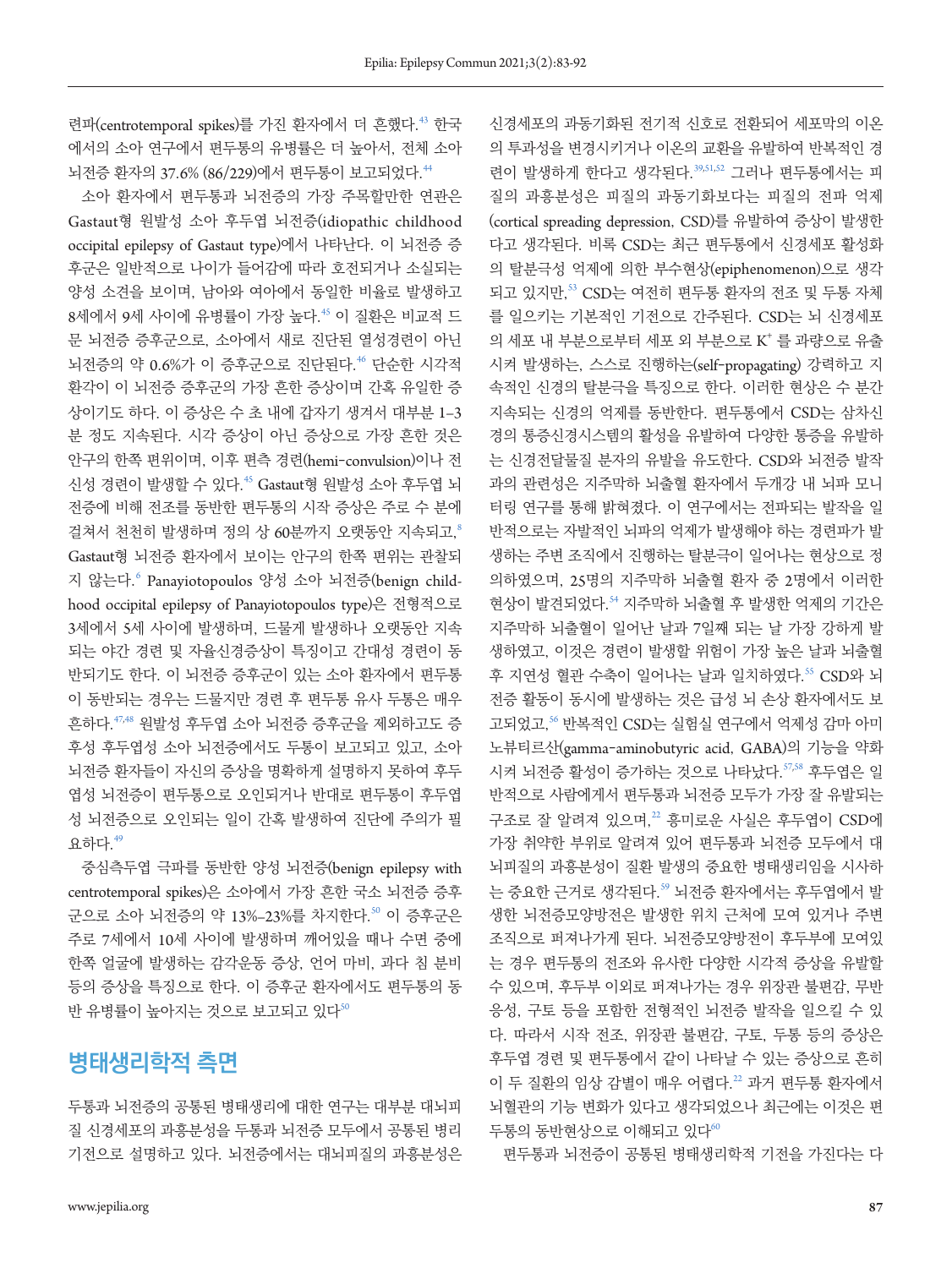른 증거 또한 존재한다. 편두통과 뇌전증 모두 단발적으로 발생 하는 흔한 신경학적 질환이며 대부분의 환자들은 증상이 없는 기간에는 완전히 정상적인 생활이 가능하다. 이온통로의 변이, 특히 Na\*-K\* ATPase 와 같은 뇌신경의 신경세포막을 관통하는 단백질의 변이가 이러한 현상을 잘 설명할 수 있다. 3[,61](#page-9-4) 정상적인 조건에서는 세포 외의 높은 K<sup>+</sup> 농도는 대뇌 교세포(glia)의 Na+ -K+ ATPase 활성을 높인다. 이것은 반복적인 세포의 흥분기 간 동안 세포 외에 축적되어 있는 K<sup>+</sup> 의 제거를 촉진시킨다. Na+ -K+ ATPase 펌프는 세포막은 탈분극을 활성화시켜 경련의 시작을 조절하고 국소 K+ 의 농도를 조절하여 CSD를 통해 편두 통을 유발할 수 있다10,39 이러한 실험 결과는 편두통과 뇌전증 모 두에서 Na-K 펌프의 이상으로 세포외의 K<sup>+</sup> 농도 조절 능력 저 하가 공통적인 병태로 작용할 수 있음을 시사한다. 흥미로운 사 실은 이러한 실험실적 연구의 결과가, 인간에서 Na<sup>+</sup>-K<sup>+</sup> ATPase 의 α2 부분을 관장하는 *ATP1A2*의 변이가 두 가지의 서로 다른 임상 양상을 보이는 질환을 유발함을 보임으로써 증명이 되었다 는 사실이다. 이 단백질의 변이는 가족성 편마비 편두통(familial hemiplegic migraine, FHM) 및 양성 가족성 영아 경련(benign familial infantile convulsions)을 일으킬 수 있다. 물론 Na<sup>+</sup>-K<sup>+</sup> ATPase의 변이가 이 두 질환의 유일한 병리학적인 기전은 아니 지만 최근 연구자 사이에 흥미를 끌고 있는 이온통로병증 또한 이 두 질환의 강력한 연관성을 시사하는 증거로 인식되고 있다.

## **유전학적 측면**

편두통과 뇌전증 모두 유전적 소인이 있다는 것은 잘 알려진 사 실이다. FHM 드물기는 하지만 명확한 유전적 원인(상염색체 우 성 유전)에 의해 발생하는 전조를 동반한 편두통의 원인 질환이 다. 흥미로운 사실은 FHM을 일으키는 세 가지의 FHM 유전자 (*CACNA1A* [FHM1], *ATP1A2* [FHM2], *SCN1A* [FHM3]) 모두 뇌전증 발작을 일으킬 수 있다는 점이다. 세 가지의 FHM 유전 자는 모두 이온통로에 관여하여 유전적으로 이러한 이온의 기능 이상을 초래하고 신경세포의 이온 농도 변화를 일으켜 신경 피 질의 과흥분성을 유발하게 된다. 이에 의한 억제성 신경 및 흥분 성 신경의 부조화가 뇌전증과 편두통 모두에서 기본적인 병태 생리학적 원인이 된다.[62](#page-9-1) 예를 들면 *CACNA1A* (FHM1) 유전자 는 신경의 전압성 칼슘 이온 2.1 채널의 α 분위를 담당하는데, 이 부분의 변이는 억제성 G-단백질의 친밀성(affinity)을 변화하 게 하고 기능의 획득(gain of function)을 일으켜 억제의 저하를 유발한다. 이러한 변화는 결국 뇌세포가 과흥분하게 되는 원인 이 된다. *CACNA1A* 유전자의 변이는 FHM을 일으킬 뿐 아니라 편두통 및 삽화적 실조(episodic ataxia)의 원인이 된다. 5[,62](#page-9-1) AT-*P1A2* (FMH2) 유전자 변이의 임상적 의미는 병태생리 부분에 서 이미 기술하였으며, 이 유전자의 변이는 FHM 뿐만 아니라 양성 가족성 영아 경련을 유발할 수 있고, 유전적 뇌전증 질환으 로 잘 알려진 Dravet 증후군의 원인이 된다. Dravet 증후군은 심 한 영아 근간대성 경련의 원인이 되며, 이 질환은 드물지만 매우 심하고 평생 지속되는 뇌전증으로 발생하며 주로 생후 1세 미만 의 영아에서 발생하게 된다. *SCN1A* 유전자는 Nav1.1 으로 불리 는 나트륨 통로의 α 부분을 생성하는 데 작용하게 되며, 최근 연 구에서는 *SCN1A* 유전자의 변이 중 나트륨 통로의 기능을 약하 게 저하시키는 변이는 환자의 임상 양상에도 정도가 심하지 않 은 변화를 일으켜 나트륨 의존성 GABA 억제 신경의 부분적 기 능 이상을 초래하면서 편두통으로 발현되는 뇌세포의 과흥분성 을 유발한다고 보고하였다. $^{63,64}$  $^{63,64}$  $^{63,64}$  $^{63,64}$ 

또 다른 유전자인 *PRRT2* (proline-rich transmembrane protein) 유전자 이상은 돌발성 운동유발성 이상운동증(paroxysmal kinesigenic dyskinesia), 양성 가족성 영아 경련, 영아 경련-무도 성 무정위 증후군(infantile convulsion-choreoathetosis syndrome) 의 원인이 된다. *PRRT2* 유전자는 중추신경계에서 시냅스의 신 경전달물질 조절에 필요한 단백질을 발생시킨다. PRRT2 단백질 의 부족은 시냅스의 신경전단물질의 변화를 초래하여 신경의 흥 분성의 조절을 억제하고, 결과적으로 이상 운동 질환 및 경련을 일으킬 수 있다.[65](#page-9-6) 이 유전자의 변이는 편마비성 편두통 및 편마 비가 없는 일반적인 편두통 모두의 원인이 된다. 그러나 이 유전 자를 가지고도 일반적인 편두통을 가지는 경우 편두통은 유병률 이 높은 질환임을 고려할 때 유전자의 변이와는 무관한 일반인에 서의 편두통의 우연한 유전자 이상일 가능성을 고려해야 한다.<sup>5</sup>

FHM과 *PRRT2* 유전자의 변이는 매우 드물고 임상적으로는 아주 일부의 편두통 혹은 뇌전증 환자의 실제 원인이 된다. 더욱 중요한 것은 이러한 유전적 소인이 일반적인 편두통 및 뇌전증 환자에서 미치는 영향일 것이다. 최근 시행된 편두통과 뇌전증 의 유전적 연관 연구에서는 몇몇 중요한 결과를 보여주었으나 두 질환에서 유전적 소인의 직접적인 영향은 비교적 적었다. 730명의 특정 요인이 없는 국소성 뇌전증이나 전신성 뇌전증 환 자를 대상으로 한 유전자 연구에서 32%의 여성과 15%의 남성 환자에서 편두통이 있었다. 전조를 동반한 편두통의 유병률은 뇌전증의 가족력이 있는 경우 그렇지 않은 경우보다 유의하게 증가되어 있었다. 그러나 이러한 결과는 전조를 동반하지 않은 편두통에서는 보이지 않았으며 편두통과 뇌전증을 가진 환자에 서 유전적 소인을 찾아내지는 않았다.5[,66](#page-9-7) 따라서 현재까지 편두 통과 뇌전증의 유전적 관련 연구는 특수하고 드문 증후군에만 적용된다고 할 수 있겠다. 아마도 특정한 증후군에 포함되지 않 은 편두통이나 뇌전증은 다양한 유전자 및 환경인자의 복합적인 결과로 나타난 결과일 것이며 진전된 유전자 진단 검사 기술이 발전함에 따라 새로운 유전적 요인에 대한 정보가 새로 발견될 수 있다. 64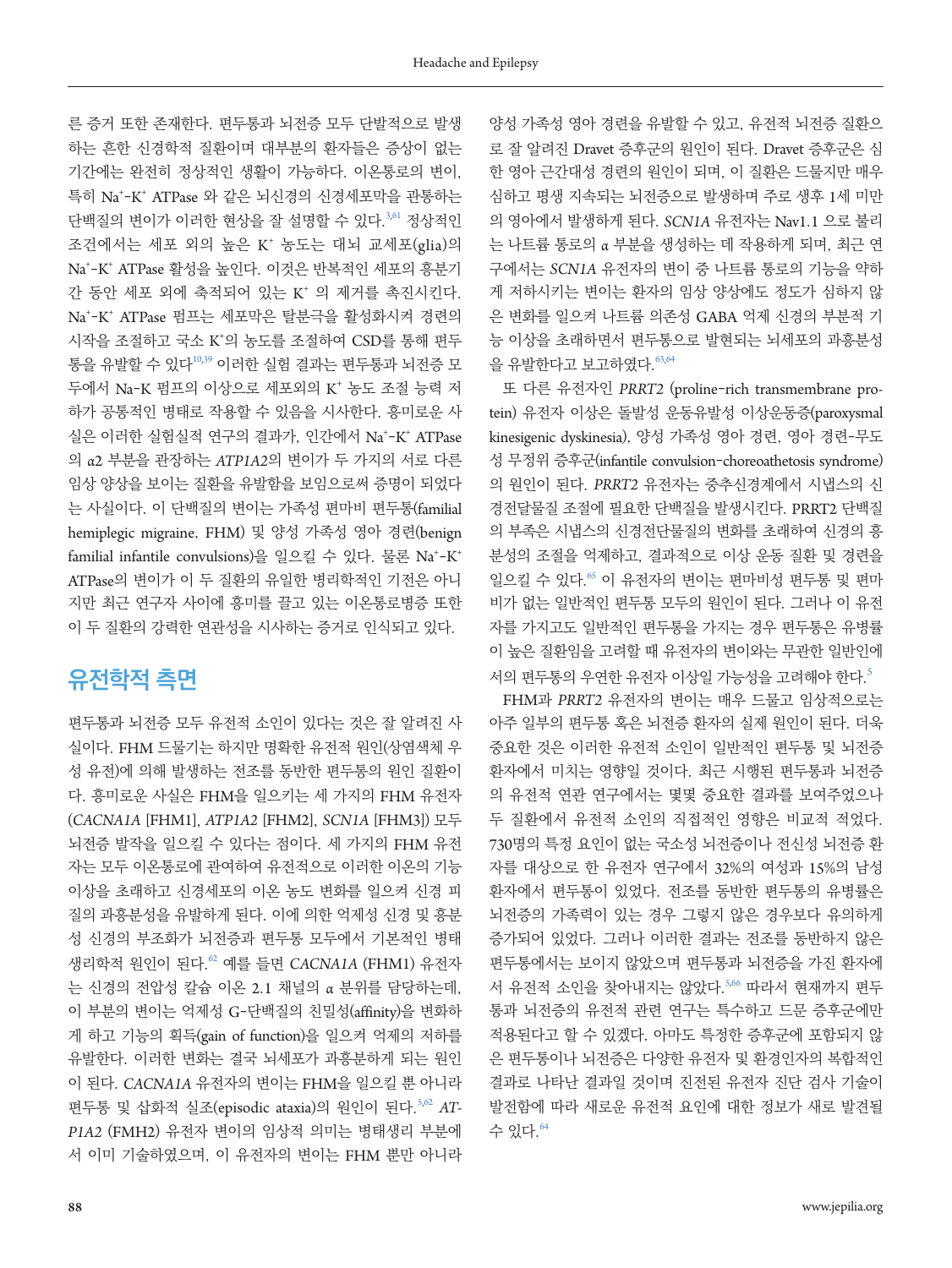### **치료적 측면**

몇몇 종류의 약물이 편두통의 예방을 위해 사용되며, 삼환계 항 우울제, 베타 차단제, 칼슘 통로 차단제와 함께 항경련제도 편두 통 예방 약물로 사용된다. 항경련제를 편두통 예방에 사용하는 것은 두 질환 모두 대뇌에서 흥분성과 억제성 물질의 부조화에 서 발생하며 많은 항경련제들이 CSD에서 발생하는 이온의 흐 름을 차단하는 것으로 작용한다는 점에서 근거가 있는 접근이라 고 할 수 있다. 발프로산 염(valproic acid, VPA)과 토피라메이트 (topiramate, TPM)가 편두통의 예방약으로 허가된 항경련제이며 다른 gabapentin, acetazolamide, carbamazepine, oxcarbazepine, zonisamide 등의 항경련제도 일부 연구에서는 편두통의 치료에  $\bar{a}$ 과가 있었다. $^7$ 

VPA는 전압의존성 나트륨 통로의 억제제로 신경의 반복적인 흥분을 억제할 수 있고, 뇌의 억제성 신경전달물질인 GABA의 농도를 증가시켜 흥분성 신경활동을 억제시킨다. 몇몇 임상 연 구에서 VPA가 편두통의 발생 빈도를 줄이는 것이 확인되었으 나, VPA가 편두통의 발생 기간이나 발생하였을 경우 두통의 강 도까지 줄일 수 있는지는 아직 검증되지 않았다. [67,](#page-9-8)[68](#page-9-7)

TPM이 편두통을 예방하는 기전은 아직 명확하게 알려지지 않았다. VPA처럼 TPM이 몇몇의 신경전달물질이나 이온통로 에 영향을 미치는 것이 편두통 예방 효과의 근거로 생각된다. TPM은 또한 나트륨과 칼슘 통로를 억제하는데, 이것이 편두통 예방 효과의 다른 기전으로 생각된다. TPM은 대뇌의 GABA 농도를 증가시키고 동물 실험에서는 CSD를 억제하는 효과가 있었다. 또한 글루타메이트 수용체를 억제하는 효과가 있고 일 부 탄산무수화효소(carbnonic anhydrase)를 억제하는데, 정확한 기전은 모르지만 이러한 작용도 편두통의 예방에 효과가 있을 것이라고 생각된다. TPM의 편두통 예방 효과는 몇몇 임상 연 구에 의해 증명되어 있다. 이러한 연구의 메타분석 연구에서는 TPM으로 치료받은 편두통 환자는 위약으로 치료받은 환자보 다 편두통의 빈도가 50% 이상 감소할 확률이 두 배 이상 높았으 며, 두통의 감소로 인해 환자의 삶의 질 또한 향상되는 결과를 보였다.[68](#page-9-7)[,](#page-9-9)69

가장 최근 발표된 종설 연구에서는 VPA와 TPM을 제외한 levetiracetam, zonisamide, carisbamate, clonazepam, perampanel 등의 항경련제는 편두통 예방에 효과가 없었으나, 한 소규모의 연구에서 편두통 환자에서 zomisamide가 TPM과 유사한 효과 를 보였다. $68$ 

### **왜 편두통은 뇌전증의 흔한 원인이 아닌가?**

중추신경계에는 피질 혹은 피질하 조직으로 구성된 신경 네트 워크에 기반한 계층형 구조(hierarchical organization)가 존재한

다고 생각되며, 이러한 조직의 이상 현상이 CSD를 일으키면 편두통 증상이 발생하고 뇌전증양파를 발생시키면 뇌전증 발작 이 발생한다고 여겨진다. 편두통이나 뇌전증의 발생은 이러한 신경생리학적 이상이 특정한 역치에 도달하면 실무율(all or none)의 현상으로 증상을 일으킨다고 생각되는데, CSD를 일으 킬 수 있는 역치가 경련을 일으킬 수 있는 역치보다 낮은 것으 로 보인다. CSD와 뇌전증 발작을 발생시킬 수 있는 신경생리 학적 원인은 동일할 수 있으며 두 현상 모두 실무율의 특성을 가진다고 생각되기 때문에 여러 서로 다른 자극에 의해 같은 결 과(편두통 혹은 뇌전증 발작)로 나타날 수 있다. 그러나 중요한 점은 CSD를 유발할 수 있는 역치가 뇌전증 발작을 일으킬 수 있는 역치보다 훨씬 낮다는 점이다. 즉 CSD는 뇌전증 발작을 일으킬 수 있는 자극보다 훨씬 낮은 자극에서도 증상이 발생할 수 있어서 뇌전증 발작이 경련 후 두통을 일으키는 확률이 편두 통 후 뇌전증 발작이 유발되는 확률보다 높은 것으로 이해된 다.[70](#page-9-10) 전조를 동반하지 않은 편두통은 뇌에서 일차적인 기능이 없는 피질 부위에서 발생하고 다른 곳으로 퍼져 삼차-혈관계를 활성화하여 다른 증상 동반 없이 두통을 유발한다. 비슷한 현상 으로 뇌전증 발작이 뇌에서 일차적인 기능이 없는 피질 부위에 서 시작된다면 전조를 비롯한 다른 뇌전증 발작의 증상이나 증 후 없이 삼차-혈관계만을 활성화할 수 있으며 이러한 경우 환 자는 다른 뇌전증 증상 없이 두통만을 호소할 수 있다. 그러나 이러한 현상은 뇌전증 발작을 일으킬 수 있는 자극의 역치가 두 통을 일으킬 수 있는 자극의 역치보다 매우 높기 때문에 실제 발생할 가능성이 매우 낮을 것으로 생각된다. 이러한 생각은 뇌 전증 발작 전후의 두통은 비교적 흔한 임상 양상인데 비하여 편 두통 전후의 뇌전증 발작이 매우 드문 것과 같은 이유로도 설명 될 수 있다. $70$ 

#### **결론**

두통, 특히 편두통과 뇌전증은 흔히 동반되어서 발생하고, 뇌신 경의 과흥분성이라는 병태생리를 일부 공유하면서 항경련제의 치료에 효과가 있는, 삽화적으로 발생하는 질환이라는 특징이 있다. 두 질환을 유발할 수 있는 몇몇 유전적 변이를 공유하며, 후두엽 경련에서는 두 질환의 임상 양상이 많이 겹친다는 면도 두 질환이 연관이 있다는 근거가 될 수 있다. 아직 두통과 뇌전 증 질환의 근본적인 원인에서 공통된 점이 있는지는 추가 연구 가 필요하지만 이 흔한 두 신경계 질환의 유사성은 매우 흥미로 운 주제로, 추후 두 질환의 연관성을 증명하는 임상적, 실험실적 연구가 더 필요하겠다. $34$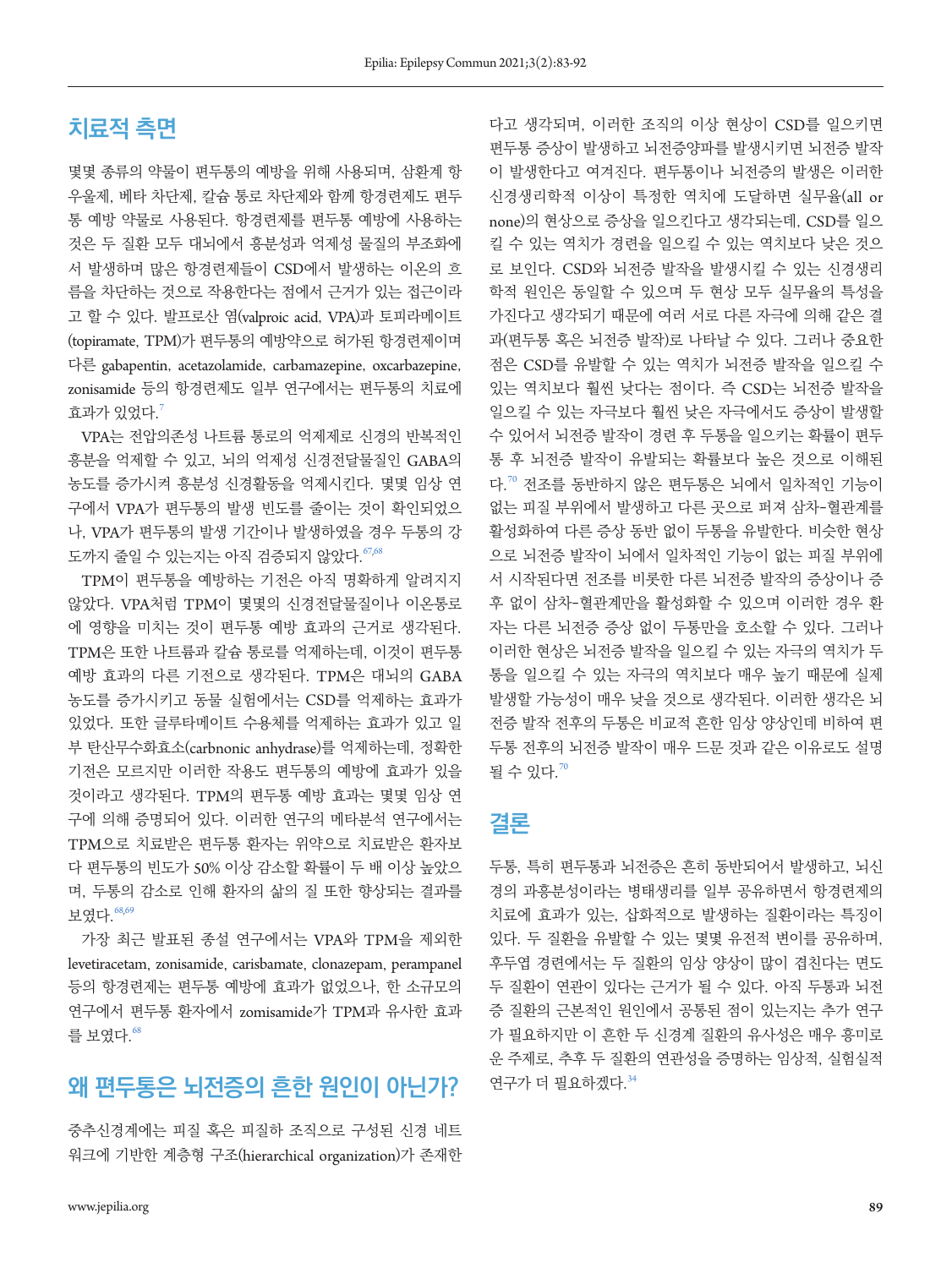### **Notes**

#### **Conflicts of interest**

No potential conflicts of interest relevant to this article was reported.

#### **Author contributions**

All work was done by Kim DK.

### **Acknowledgements**

None.

### <span id="page-7-0"></span>**References**

- <span id="page-7-4"></span><span id="page-7-2"></span>1. Parisi P, Striano P, Negro A, Martelletti P, Belcast[ro V. Ictal epi](https://doi.org/10.1007/s10194-012-0485-y)[leptic headache: an old story with courses and appeals. J Head](https://doi.org/10.1007/s10194-012-0485-y)[ache Pain 2012;13:607-613.](https://doi.org/10.1007/s10194-012-0485-y)
- <span id="page-7-1"></span>2. Spillane J, Kullmann DM, Hanna MG. Genetic neurological channelopathies: molecular genetics and clinical phenotypes. J Neu[rol Neurosurg Psychiatry 2016;87:37-48.](https://doi.org/10.1136/jnnp-2015-311233)
- <span id="page-7-5"></span>3. Ryan DP, P[tácek LJ. Episodic neuro](https://doi.org/10.1016/j.neuron.2010.10.008)logical channelopathies. Neuron 2010;68:282-292.
- <span id="page-7-3"></span>4. Rogawski MA. Common pathophysiologic mechanisms in migraine and epileps[y. Arch Neurol 2008;65:709-714.](https://doi.org/10.1001/archneur.65.6.709)
- 5. [Bauer PR, Carpay JA, Terwindt GM, et al. Headache and epilep](https://doi.org/10.1007/s11916-013-0351-x)[sy. Curr Pain Headache Rep 2013;17:351.](https://doi.org/10.1007/s11916-013-0351-x)
- 6. [Rajapakse T, Buchhalter J. The borderland of migraine and epi](https://doi.org/10.1111/head.12827)[lepsy in children. Headache 2016;56:1071-1080.](https://doi.org/10.1111/head.12827)
- <span id="page-7-8"></span>7. Bagnato F, Good J. The use of antiepileptics in mig[raine prophy](https://doi.org/10.1111/head.12781)[laxis. Headache 2016;56:603-615.](https://doi.org/10.1111/head.12781)
- <span id="page-7-6"></span>8. [Headache Classification Committee of the International Head](https://doi.org/10.1177/0333102417738202)[ache Society \(IHS\). The international classification of headache](https://doi.org/10.1177/0333102417738202)  [disorders, 3rd edition. Cephalalgia 2018;38:1-211.](https://doi.org/10.1177/0333102417738202)
- <span id="page-7-7"></span>9. Cianchetti C, Pruna D, Ledda M. Epileptic seizu[res and head](https://doi.org/10.1016/j.seizure.2013.05.017)[ache/migraine: a review of types of association and terminology.](https://doi.org/10.1016/j.seizure.2013.05.017)  [Seizure 2013;22:679-685.](https://doi.org/10.1016/j.seizure.2013.05.017)
- 10. [Bernasconi A, Andermann F, Bernasconi N, Reutens DC,](https://doi.org/10.1212/wnl.56.1.130)  [Dubeau F. Lateralizing value of peri-ictal headache: a study of](https://doi.org/10.1212/wnl.56.1.130)  [100 patients with partial epilepsy. Neurology 2001;56:130-132.](https://doi.org/10.1212/wnl.56.1.130)
- 11. [Yankovsky AE, Andermann F, Bernasconi A. Characteristics of](https://doi.org/10.1111/j.1528-1167.2005.64804.x)  [headache associated with intractable partial epilepsy. Epilepsia](https://doi.org/10.1111/j.1528-1167.2005.64804.x)  [2005;46:1241-1245.](https://doi.org/10.1111/j.1528-1167.2005.64804.x)
- <span id="page-7-9"></span>12. Sa[itowitz Z, Flamini R, Berenson F. Ictal epileptic headache: a re-](https://doi.org/10.1111/head.12432)

[view of current literature and differentiation from migralepsy](https://doi.org/10.1111/head.12432)  [and other epilepsies. Headache 2014;54:1534-1540](https://doi.org/10.1111/head.12432).

- <span id="page-7-10"></span>13. HELP Study [Group. Multi-center study on migraine and sei](https://www.ncbi.nlm.nih.gov/pubmed/20191013)[zure-related headache in patients with epilepsy. Yonsei Med J](https://www.ncbi.nlm.nih.gov/pubmed/20191013)  [2010;51:219-224](https://www.ncbi.nlm.nih.gov/pubmed/20191013).
- <span id="page-7-19"></span>14[. Kim DW, Sunwoo JS, Lee SK. Headache as an aura of epilepsy:](https://doi.org/10.1111/head.12754)  [video-EEG monitoring study. Headache 2016;56:762-768](https://doi.org/10.1111/head.12754).
- <span id="page-7-18"></span>15[. Kwan P, Man CB, Leung H, Yu E, Wong KS. Headache in pa](https://doi.org/10.1111/j.1528-1167.2008.01574.x)[tients with epilepsy: a prospective incidence study. Epilepsia](https://doi.org/10.1111/j.1528-1167.2008.01574.x)  [2008;49:1099-1102.](https://doi.org/10.1111/j.1528-1167.2008.01574.x)
- 16. [Ito M, Adachi N, Nakamura F, et al. Characteristics of postictal](https://doi.org/10.1111/j.1468-2982.2004.00628.x)  [headache in patients with partial epilepsy. Cephalalgia 2004;24:](https://doi.org/10.1111/j.1468-2982.2004.00628.x) [23-28.](https://doi.org/10.1111/j.1468-2982.2004.00628.x)
- 17. [Verrotti A, Coppola G, Di Fonzo A, et al. Should "migralepsy" be](https://doi.org/10.1016/j.yebeh.2011.03.004)  [considered an obsolete concept? A multicenter retrospective](https://doi.org/10.1016/j.yebeh.2011.03.004)  [clinical/EEG study and review of the literature. Epilepsy Behav](https://doi.org/10.1016/j.yebeh.2011.03.004)  [2011;21:52-59.](https://doi.org/10.1016/j.yebeh.2011.03.004)
- <span id="page-7-11"></span>18. Sances G, Guaschino E, Perucca P, Allena M, Ghiotto N, Manni R. Migralepsy: a call for a [revision of the definition. Epilepsia](https://doi.org/10.1111/j.1528-1167.2009.02265.x)  [2009;50:2487-2496.](https://doi.org/10.1111/j.1528-1167.2009.02265.x)
- <span id="page-7-12"></span>19[. Berg AT, Berkovic SF, Brodie MJ, et al. Revised terminology and](https://doi.org/10.1111/j.1528-1167.2010.02522.x)  [concepts for organization of seizures and epilepsies: report of the](https://doi.org/10.1111/j.1528-1167.2010.02522.x)  [ILAE Commission on Classification and Terminology, 2005-](https://doi.org/10.1111/j.1528-1167.2010.02522.x) [2009. Epilepsia 2010;51:676-685](https://doi.org/10.1111/j.1528-1167.2010.02522.x).
- <span id="page-7-13"></span>20. Lüders H, Acharya J, Baumgartner C, et al. Semiological seizu[re](https://doi.org/10.1111/j.1528-1157.1998.tb01452.x)  [classification. Epilepsia 1998;39:1006-1013.](https://doi.org/10.1111/j.1528-1157.1998.tb01452.x)
- <span id="page-7-14"></span>21[. Lüders H, Acharya J, Baumgartner C, et al. A ne](https://doi.org/10.1111/j.1600-0404.1999.tb07334.x)w epileptic seizure classification based exclusively on ictal semiology. Acta Neurol Scand 1999;99:137-141.
- 22. [Belcastro V, Striano P, Kasteleijn-Nolst Trenité DG, Villa MP](https://doi.org/10.1007/s10194-011-0318-4), Parisi P. Migralepsy, hemicrania epileptica, post-ictal headache and "ictal epileptic headache": a proposal for terminology and classification revision. J Headache Pain 2011;12:289-294.
- <span id="page-7-17"></span>23[. Parisi P, Striano P, Trenité DG, et al. 'Ictal epileptic headache](https://doi.org/10.1177/0333102412447536)': recent concepts for new classifications criteria. Cephalalgia 2012;32:723-724.
- <span id="page-7-15"></span>24[. Fanella M, Fattouch J, Casciato S, et al. Ictal epileptic headache as](https://doi.org/10.1111/j.1528-1167.2011.03387.x)  ["subtle" symptom in generalized idiopathic epilepsy. Epilepsia](https://doi.org/10.1111/j.1528-1167.2011.03387.x)  [2012;53:e67-e70](https://doi.org/10.1111/j.1528-1167.2011.03387.x).
- <span id="page-7-16"></span>25[. Smitherman TA, Burch R, Sheikh H, Loder E. The prevalence,](https://doi.org/10.1111/head.12074)  [impact, and treatment of migraine and severe headaches in the](https://doi.org/10.1111/head.12074)  [United States: a review of statistics from national surveillance](https://doi.org/10.1111/head.12074)  [studies. Headache 2013;53:427-436](https://doi.org/10.1111/head.12074).
- 26. [Kim BK, Chu MK, Lee TG, Kim JM, Chung CS, Lee KS. Preva-](https://doi.org/10.3988/jcn.2012.8.3.204)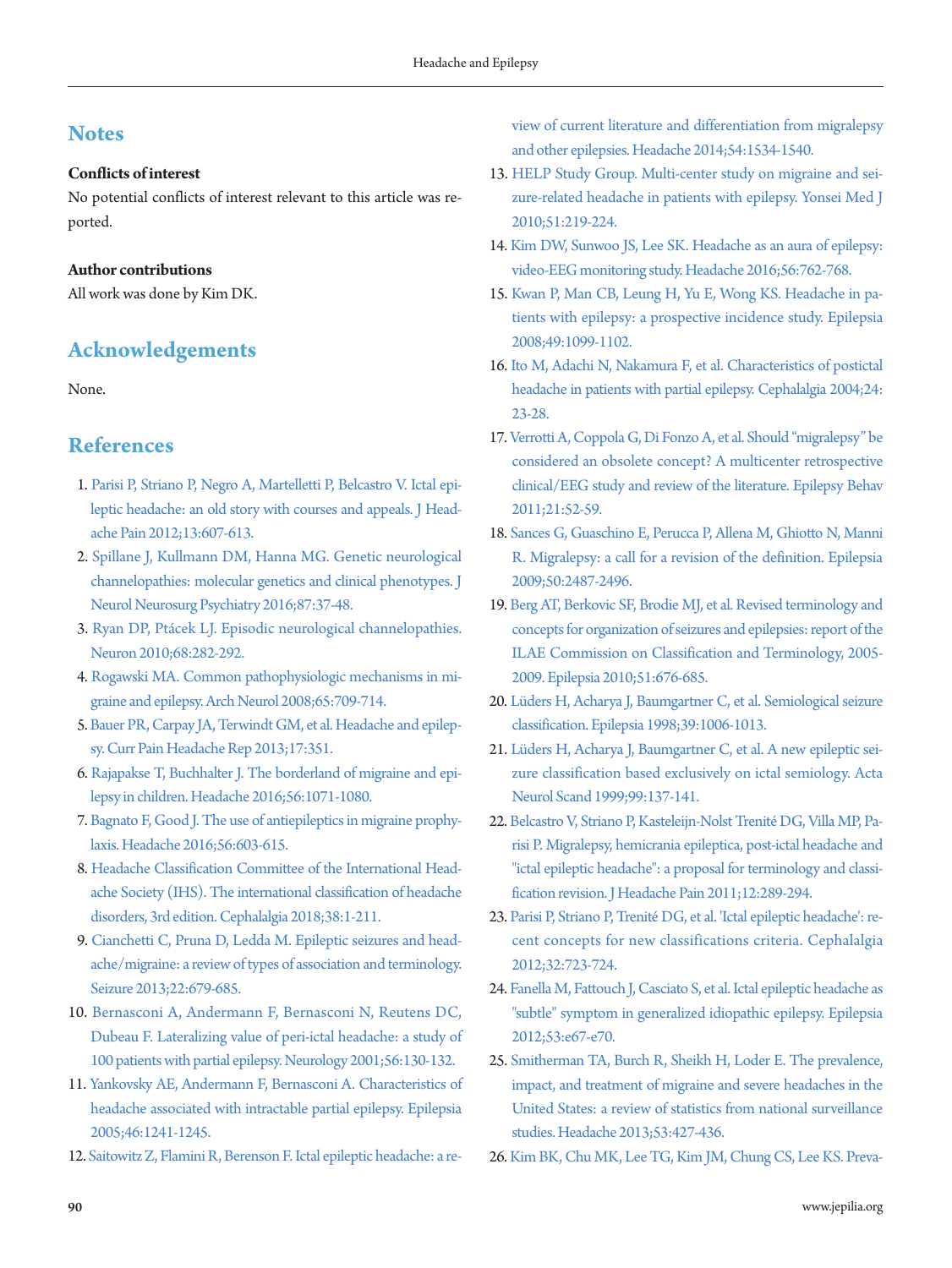[lence and impact of migraine and tension-type headache in Ko](https://doi.org/10.3988/jcn.2012.8.3.204)[rea. J Clin Neurol 2012;8:204-211.](https://doi.org/10.3988/jcn.2012.8.3.204)

- <span id="page-8-4"></span><span id="page-8-0"></span>27. Roh JK, Kim JS, Ahn YO. Epidemiological and clinical characteristics of migraine in Korea. J Korean Neurol Assoc 1997;15:1- 18.
- <span id="page-8-1"></span>[28. Lee SY, Chung SE, Kim DW, et al. Estimating the prevalence of](https://doi.org/10.3988/jcn.2016.12.4.434)  [treated epilepsy using administrative health data and its validity:](https://doi.org/10.3988/jcn.2016.12.4.434)  [ESSENCE Study. J Clin Neurol 2016;12:434-440](https://doi.org/10.3988/jcn.2016.12.4.434).
- <span id="page-8-2"></span>2[9. Lipton RB, Ottman R, Ehrenberg BL, Hauser WA. Comorbidity](https://www.ncbi.nlm.nih.gov/pubmed/7969943)  [of migraine: the connection between migraine and epilepsy.](https://www.ncbi.nlm.nih.gov/pubmed/7969943)  [Neurology 1994;44\(10 Suppl 7\):S28-S32.](https://www.ncbi.nlm.nih.gov/pubmed/7969943)
- <span id="page-8-3"></span>3[0. Ottman R, Lipton RB. Comorbidity of migraine and epilepsy.](https://doi.org/10.1212/wnl.44.11.2105)  [Neurology 1994;44:2105-2110](https://doi.org/10.1212/wnl.44.11.2105).
- 31. [Syvertsen M, Helde G, Stovner LJ, Brodtkorb E. Headaches add](https://doi.org/10.1007/s10194-007-0398-3)  [to the burden of epilepsy. J Headache Pain 2007;8:224-230.](https://doi.org/10.1007/s10194-007-0398-3)
- <span id="page-8-7"></span><span id="page-8-5"></span>32. Mameniškien[ė R, Karmonaitė I, Zagorskis R. The bur](https://doi.org/10.1016/j.seizure.2016.07.018)den of headache in people with epilepsy. Seizure 2016;41:120-126.
- <span id="page-8-6"></span>33. [Belcastro V, Striano P, Parisi P. Interictal and periictal headache in](https://doi.org/10.1111/ene.12048)  [patients with epilepsy: migraine-triggered seizures or epilep](https://doi.org/10.1111/ene.12048)[sy-triggered headache? Eur J Neurol 2013;20:1333-1334.](https://doi.org/10.1111/ene.12048)
- 34. [Belcastro V, Striano P, Parisi P. "Ictal epileptic headache": beyond](https://doi.org/10.1016/j.yebeh.2012.07.002)  [the epidemiological evidence. Epilepsy Behav 2012;25:9-10.](https://doi.org/10.1016/j.yebeh.2012.07.002)
- <span id="page-8-8"></span>35. Chen YC, [Tang CH, Ng K, Wang SJ. Comorbidity profiles of](https://doi.org/10.1007/s10194-012-0447-4)  [chronic migraine sufferers in a national database in Taiwan. J](https://doi.org/10.1007/s10194-012-0447-4)  [Headache Pain 2012;13:311-319.](https://doi.org/10.1007/s10194-012-0447-4)
- <span id="page-8-9"></span>36. [Duchaczek B, Ghaeni L, Matzen J, Holtkamp M. Interictal and](https://doi.org/10.1111/ene.12049)  [periictal headache in patients with epilepsy. Eur J Neurol](https://doi.org/10.1111/ene.12049)  [2013;20:1360-1366.](https://doi.org/10.1111/ene.12049)
- <span id="page-8-10"></span>3[7. Ettinger AB, Devinsky O, Weisbrot DM, Goyal A, Shashikumar](https://doi.org/10.1053/seiz.1999.0334)  [S. Headaches and other pain symptoms among patients with](https://doi.org/10.1053/seiz.1999.0334)  [psychogenic non-epileptic seizures. Seizure 1999;8:424-426](https://doi.org/10.1053/seiz.1999.0334).
- <span id="page-8-11"></span>3[8. Kasteleijn-Nolst Trenité D](https://www.ncbi.nlm.nih.gov/pubmed/23153206), Parisi P. Migraine in the borderland of epilepsy: "migralepsy" an overlapping syndrome of children and adults? Epilepsia 2012;53 Suppl 7:20-25.
- 39. [Sowell MK, Youssef PE. The comorbidity of migraine and epi](https://doi.org/10.1016/j.spen.2016.01.012)[lepsy in children and adolescents. Semin Pediatr Neurol 2016;](https://doi.org/10.1016/j.spen.2016.01.012) [23:83-91.](https://doi.org/10.1016/j.spen.2016.01.012)
- <span id="page-8-12"></span>4[0. Fogarasi A, Janszky J, Tuxhorn I. Autonomic symptoms during](https://doi.org/10.1111/j.1528-1167.2006.00472.x)  [childhood partial epileptic seizures. Epilepsia 2006;47:584-588](https://doi.org/10.1111/j.1528-1167.2006.00472.x).
- <span id="page-8-13"></span>41. Foldvary-Schaefer N, Unnwongse K. Localizing and late[ralizing](https://doi.org/10.1016/j.yebeh.2010.08.034)  [features of auras and seizures. Epilepsy Behav 2011;20:160-166.](https://doi.org/10.1016/j.yebeh.2010.08.034)
- <span id="page-8-14"></span>4[2. Toldo I, Perissinotto E, Menegazzo F, et al. Comorbidity be](https://doi.org/10.1007/s10194-010-0191-6)[tween headache and epilepsy in a pediatric headache center. J](https://doi.org/10.1007/s10194-010-0191-6)  [Headache Pain 2010;11:235-240.](https://doi.org/10.1007/s10194-010-0191-6)
- <span id="page-8-15"></span>43[. Kelley SA, Hartman AL, Kossoff EH. Comorbidity of migraine](https://doi.org/10.1212/wnl.0b013e3182617113)  [in children presenting with epilepsy to a tertiary care center.](https://doi.org/10.1212/wnl.0b013e3182617113)  [Neurology 2012;79:468-473](https://doi.org/10.1212/wnl.0b013e3182617113).
- <span id="page-8-16"></span>44[. Rho YI. Epidemiology and clinical characteristics of headache](https://doi.org/10.3345/kjp.2007.50.7.672)  [comorbidity with epilepsy in children and adolescents. Korean J](https://doi.org/10.3345/kjp.2007.50.7.672)  [Pediatr 2007;50:672-677.](https://doi.org/10.3345/kjp.2007.50.7.672)
- 45. [Caraballo R, Koutroumanidis M, Panayiotopoulos CP, Fejerman](https://doi.org/10.1177/0883073809332395)  [N. Idiopathic childhood occipital epilepsy of Gastaut: a review](https://doi.org/10.1177/0883073809332395)  [and differentiation from migraine and other epilepsies. J Child](https://doi.org/10.1177/0883073809332395)  [Neurol 2009;24:1536-1542.](https://doi.org/10.1177/0883073809332395)
- <span id="page-8-17"></span>46. B[erg AT, Shinnar S, Levy SR, Testa FM. Newly diagnosed epilep](https://doi.org/10.1111/j.1528-1157.1999.tb00739.x)[sy in children: presentation at diagnosis. Epilepsia 1999;40:445-](https://doi.org/10.1111/j.1528-1157.1999.tb00739.x) [452](https://doi.org/10.1111/j.1528-1157.1999.tb00739.x).
- <span id="page-8-18"></span>47[. Covanis A. Panayiotopoulos syndrome: a benign childhood au](https://doi.org/10.1542/peds.2006-0623)[tonomic epilepsy frequently imitating encephalitis, syncope, mi](https://doi.org/10.1542/peds.2006-0623)[graine, sleep disorder, or gastroenteritis. Pediatrics 2006;118:](https://doi.org/10.1542/peds.2006-0623) [e1237-e1243.](https://doi.org/10.1542/peds.2006-0623)
- <span id="page-8-19"></span>48[. Panayiotopoulos CP, Michael M, Sanders S, Valeta T, Koutrou](https://doi.org/10.1093/brain/awn162)[manidis M. Benign childhood focal epilepsies: assessment of es](https://doi.org/10.1093/brain/awn162)[tablished and newly recognized syndromes. Brain 2008;131\(Pt](https://doi.org/10.1093/brain/awn162)  [9\):2264-2286.](https://doi.org/10.1093/brain/awn162)
- <span id="page-8-20"></span>49[. Panayiotopoulos CP. Visual phenomena and headache in occipi](https://www.ncbi.nlm.nih.gov/pubmed/10937155)[tal epilepsy: a review, a systematic study and differentiation from](https://www.ncbi.nlm.nih.gov/pubmed/10937155)  [migraine. Epileptic Disord 1999;1:205-216](https://www.ncbi.nlm.nih.gov/pubmed/10937155).
- 50. [Wirrell EC, Hamiwka LD. Do children with benign rolandic epi](https://doi.org/10.1111/j.1528-1167.2006.00639.x)[lepsy have a higher prevalence of migraine than those with other](https://doi.org/10.1111/j.1528-1167.2006.00639.x)  [partial epilepsies or nonepilepsy controls? Epilepsia 2006;47:](https://doi.org/10.1111/j.1528-1167.2006.00639.x) [1674-1681.](https://doi.org/10.1111/j.1528-1167.2006.00639.x)
- <span id="page-8-21"></span>51[. Goldin AL. Resurgence of sodium channel research. Annu Rev](https://doi.org/10.1146/annurev.physiol.63.1.871)  [Physiol 2001;63:871-894.](https://doi.org/10.1146/annurev.physiol.63.1.871)
- <span id="page-8-22"></span>52[. McCormick DA, Contreras D. On the cellular and network bas](https://doi.org/10.1146/annurev.physiol.63.1.815)[es of epileptic seizures. Annu Rev Physiol 2001;63:815-846.](https://doi.org/10.1146/annurev.physiol.63.1.815)
- <span id="page-8-23"></span>53[. Dreier JP. The role of spreading depression, spreading depolar](https://doi.org/10.1038/nm.2333)[ization and spreading ischemia in neurological disease. Nat Med](https://doi.org/10.1038/nm.2333)  [2011;17:439-447](https://doi.org/10.1038/nm.2333).
- <span id="page-8-24"></span>54[. Dreier JP, Major S, Pannek HW, et al. Spreading convulsions,](https://doi.org/10.1093/brain/awr303)  [spreading depolarization and epileptogenesis in human cerebral](https://doi.org/10.1093/brain/awr303)  [cortex. Brain 2012;135\(Pt 1\):259-275.](https://doi.org/10.1093/brain/awr303)
- <span id="page-8-25"></span>5[5. Grunwald IQ, Kühn AL, Schmitt A](https://www.ncbi.nlm.nih.gov/pubmed/24402809)J, Balami JS. Aneurysmal SAH: current management and complications associated with treatment and disease. J Invasive Cardiol 2014;26:30-37.
- <span id="page-8-26"></span>56[. Fabricius M, Fuhr S, Willumsen L, et al. Association of seizures](https://doi.org/10.1016/j.clinph.2008.05.025)  [with cortical spreading depression and peri-infarct depolarisa](https://doi.org/10.1016/j.clinph.2008.05.025)[tions in the acutely injured human brain. Clin Neurophysiol](https://doi.org/10.1016/j.clinph.2008.05.025)